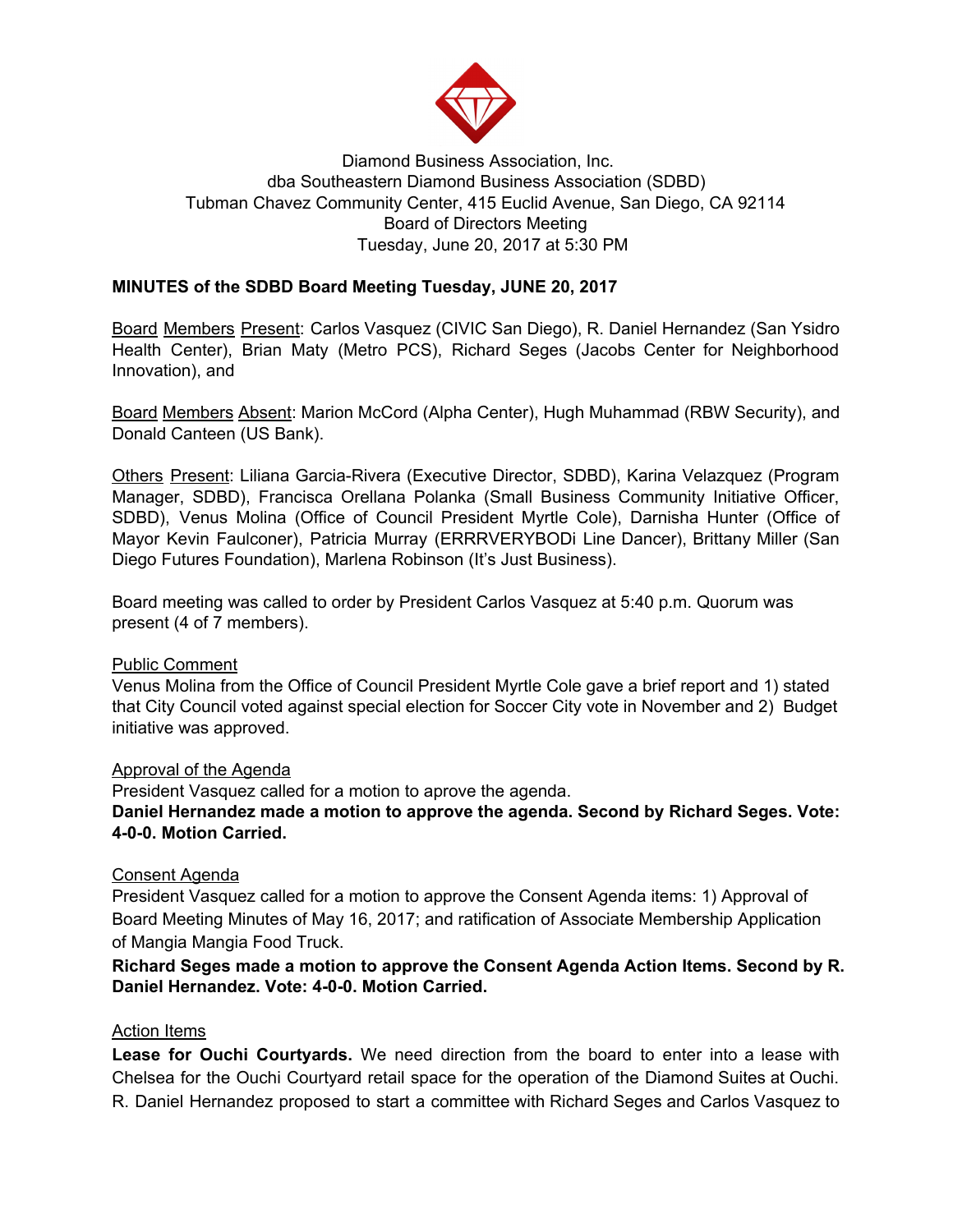review the lease agreement. Richard Seges stated that if the committee unanimously agrees then it moves forward, if it does not then it is brought back to the board for a vote. **R. Daniel Hernandez made a motion to create a subcommittee to negotiate the lease with Ouchi Courtyard; if the subcommittee considers the lease is in the best interest of the BID, then it should move forward with the agreement. Second by Richard Seges. Vote: 4-0-0. Motion Carried.**

## **Approval to apply for AmeriCorps Member.**

Liliana Garcia-Rivera requested board approval to apply for an Americorps Member for FY 2018. The position would be funded by LISC San Diego and the Diamond BID. We are not certain that Civic San Diego will be giving us another full-time Americorps for the Access to Capital Program. **R. Daniel Hernandez made a motion to authorize Liliana Garcia-Rivera to apply for an AmeriCorps Member. Second by Richard Seges. Vote: 4-0-0. Motion Carried.**

# **Approval to apply for paid SDSU Event Planning Intern, if needed.**

Liliana Garcia-Rivera reported that US Bank invited the Diamond BID to a non-profit funding training and part of the benefit was that they could apply for a free intern. Liliana Garcia-Rivera proposes that if we do not get the free intern, she would like to contract an intern for \$3,000. This intern would help develop the strategic plan, communications plan and marketing plan for the 2018 Diamond Street Festival as well as help during the festival taking place this August. Richard Seges expressed concerns about whether there were funds available for this. Liliana Garcia-Rivera explained that since the Program Manager is leaving, the funds from that salary position are now freed up. **Richard Seges made a motion to authorize Liliana Garcia-Rivera to apply for paid SDSU Event Planning Intern, if needed. Second by R. Daniel Hernandez. Vote: 4-0-0. Motion Carried.**

## **Approval on entering into agreement with the Delfonics Revue.**

Liliana Garcia-Rivera explained that upon drafting the contract previously approved, she realized that the band does not have any original members from the Delfonics, thereby they are the Delfonics Revue. Since she had previously reported that this was the original Delfonics band she needed to bring this to attention of the board and confirm instructions to proceed with the contract. Richard Seges stated he is concerned about the entertainment budget and community members making a decision on our behalf, which is putting all Board members in a corner. Patricia Murray was present and she proposed to continue her Straight Outta District 4 T-Shirt Fundraiser, and line dancing workshop fundraisers to raise the funds necessary to pay half of what it takes for the Delfonics Revue. R. Daniel Hernandez stated that had Patria Murray brought in the complete half of the money, the decision would have been based on the band's reputation but, because the money was not raised, the financial uncertainty is too risky for the board. The president called for a motion. **No motion was made.**

## President's Report/Executive Committee - None

#### Financial Report

Liliana Garcia-Rivera reviewed the May Financial Report with the board. The financials reports were received and filed.

#### Executive Director's Report - Liliana Garcia-Rivera

Liliana Garcia-Rivera reported that staff has been busy working on the Food Truck & Music Fest. Other projects included preparation for board elections, Office Suites at Ouchi Courtyard,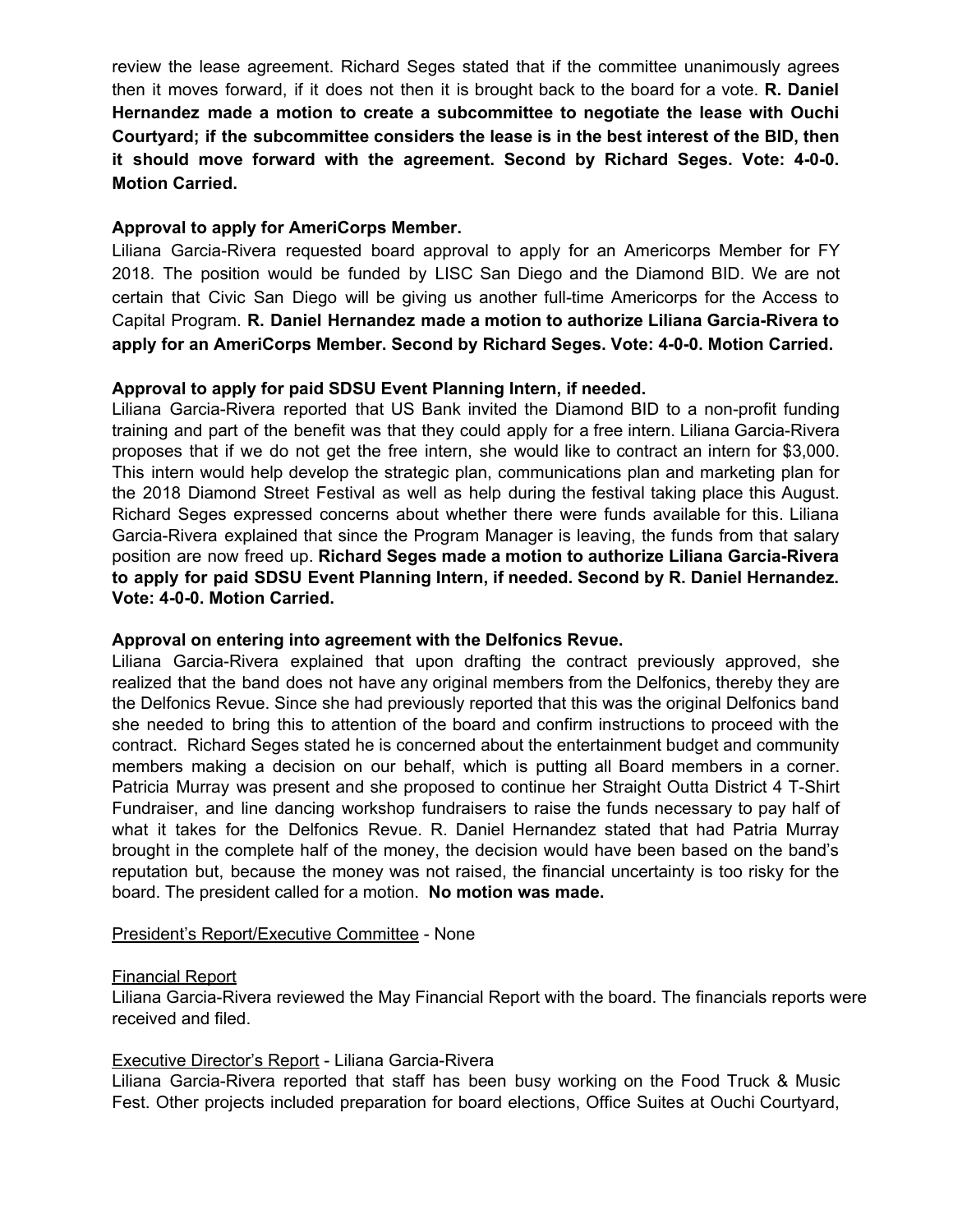Diamond Events at the Alpha Center, grant writing, printed SDBD Business Directory, and the Diamond Street Festival.

### Economic Development Committee Report - Carlos Vasquez

The committee chair reported that at the last committee meeting, Gustavo Bidart from Civic San Diego made a presentation about a proposed business attraction and recruitment initiative to take place in the Diamond District. The Diamond BID will work with Civic San Diego, Council President Cole, San Diego EDC and Wells Fargo Bank as well as other community partners in putting that initiative in place.

Marketing Committee Report - Liliana Garcia-Rivera

Liliana Garcia-Rivera reported that Karina Velazquez is overseeing the design of the printed business directory and that it should be finalized by the end of the fiscal year.

Announcements **-** None

The meeting was adjourned at 6:55pm.

Recorded by Francisca Orellana Polanka, SDBD AmeriCorps Revised by Karina Velazquez, SDBD Program Manager Finalized by Liliana Garcia-Rivera, SDBD Executive Director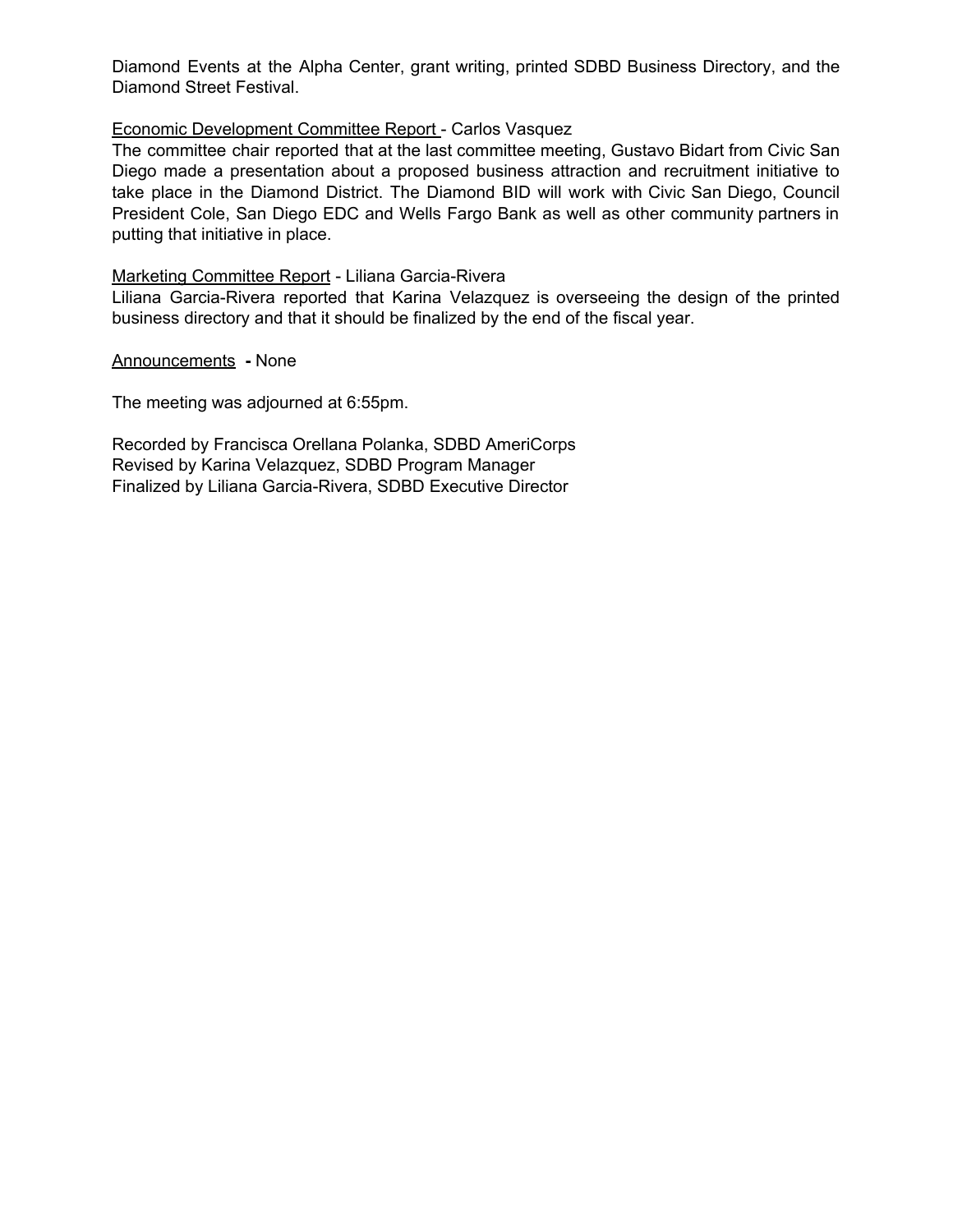

# Diamond Business Association, Inc. dba Southeastern Diamond Business Association (SDBD) Tubman Chavez Community Center, 415 Euclid Avenue, San Diego, CA 92114 Board of Directors Meeting Tuesday, June 20, 2017 at 6:30 PM

# **MINUTES of the SDBD ANNUAL Meeting & ELECTIONS Tuesday, JUNE 20, 2017**

Board Members Present: Carlos Vasquez (CIVIC San Diego), R. Daniel Hernandez (San Ysidro Health Center), Brian Maty (Metro PCS), Richard Seges (Jacobs Center for Neighborhood Innovation), and

Board Members Absent: Marion McCord (Alpha Center), Hugh Muhammad (RBW Security), and Donald Canteen (US Bank).

Others Present: Liliana Garcia-Rivera (Executive Director, SDBD), Karina Velazquez (Program Manager, SDBD), Francisca Orellana Polanka (Small Business Community Initiative Officer, SDBD), Brittany Miller (San Diego Futures Foundation), Elizabeth Studebaker (Economic Development Department - City of San Diego), Juan Papaqui (Papaqui Soccer League).

Board meeting was called to order by President Carlos Vasquez at 5:40 p.m. Quorum was present (4 of 7 members).

## Public Comment - None

## Board of Directors Elections

- 1. The Nominations Committee made their final report on which candidate were eligible to compete in the election.
- 2. Candidates statements (2 minutes each)
	- A. Brian Maty made a brief statement about himself.
- 3. Collection of ballots Karina Velazquez collected ballots from all those present and the ballots that were submitted ahead of time.
- 4. Counting Votes Elizabeth Studebaker, Liliana Garcia-Rivera, R. Daniel Hernandez, and Richard Seges supervised the counting of ballot to elect three board members.

## Presentation

Karina Velazquez made a presentation of the Year End Review for FY 2016/2017 while the votes were being counted.

## Election Results

The Election Committee announced the results. Hugh Muhammad received eleven votes (11), Brian Maty received fifteen votes (15) and Marion McCord received sixteen votes (16). The Election Committee announced that all three candidates were re-elected into 2 year terms.